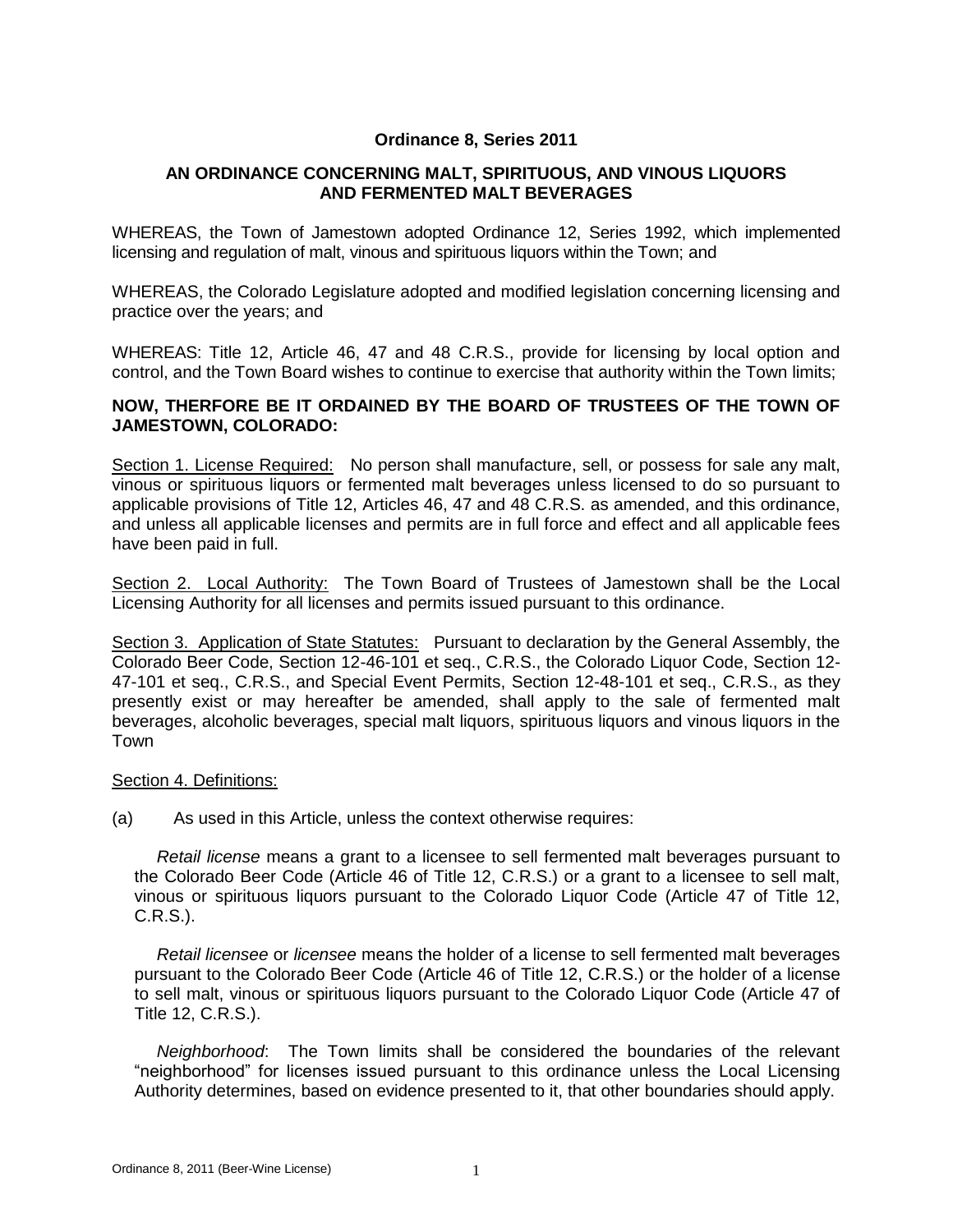(b) All other terms shall be defined as set forth in the provisions of the Colorado Beer Code, the Colorado Liquor Code and Special Event Permits, as the definitions presently exist or may hereafter, be amended.

Section 5. Power and Purpose: The Board of Trustees finds and determines that it is empowered by 12-46, 12-47 and 12-48 C.R.S., to fix and collect certain fees in connection with the application for issuance, transfer and renewal of certain types of beer, wine and liquor licenses. The Board of Trustees further finds that the fees established in this Article are reasonable and are in amounts sufficient to cover actual and necessary expenses incurred by the Town in connection with the handling of such licenses and applications therefore.

Section 6. Application and Licensing Fees: Applicants for licenses and permits shall complete all applicable forms and provide pertinent information as may be required by the State of Colorado or the Town. The following fees shall be paid to the Town Clerk by the applicant at the time of the filing of the application:

- (1) For a new license, the sum of three hundred twenty-five dollars (\$325.00);
- (2) For a transfer of location or ownership, the sum of one hundred fifty dollars (\$150.00);
- (3) For renewal of a license, the sum of fifty dollars (\$50.00);
- (4) For a temporary liquor license, the sum of two hundred fifty dollars (\$250.00); and
- (5) For a special event permit, the sum of twenty-five dollars (\$25.00) per day.

### Section 7. Suspension or Revocation; Fine.

(a) Whenever a decision of the Board of Trustees, acting as the Local Licensing Authority (hereinafter "Authority"), suspending a retail license for fourteen (14) days or less becomes final, whether by failure of the retail licensee to appeal the decision or by exhaustion of all appeals and judicial review, the retail licensee may, before the operative date of the suspension, petition the Authority for permission to pay a fine in lieu of having his or her retail license suspended for all or part of the suspension period. Upon the receipt of the petition, the Authority may, in its sole discretion, stay the proposed suspension and cause any investigation to be made which it deems desirable and may, in its sole discretion, grant the petition if it is satisfied:

(1) That the public welfare and morals would not be impaired by permitting the retail licensee to operate during the period set for suspension and that the payment of the fine will achieve the desired disciplinary purposes;

(2) That the books and records of the retail licensee are kept in such a manner that the loss of sales of alcoholic beverages which the retail licensee would have suffered had the suspension gone into effect can be determined with reasonable accuracy therefore; and

(3) That the retail licensee has not had his or her license suspended or revoked, nor had any suspension stayed by payment of a fine, during the two (2) years immediately preceding the date of the motion or complaint which has resulted in a final decision to suspend the retail license.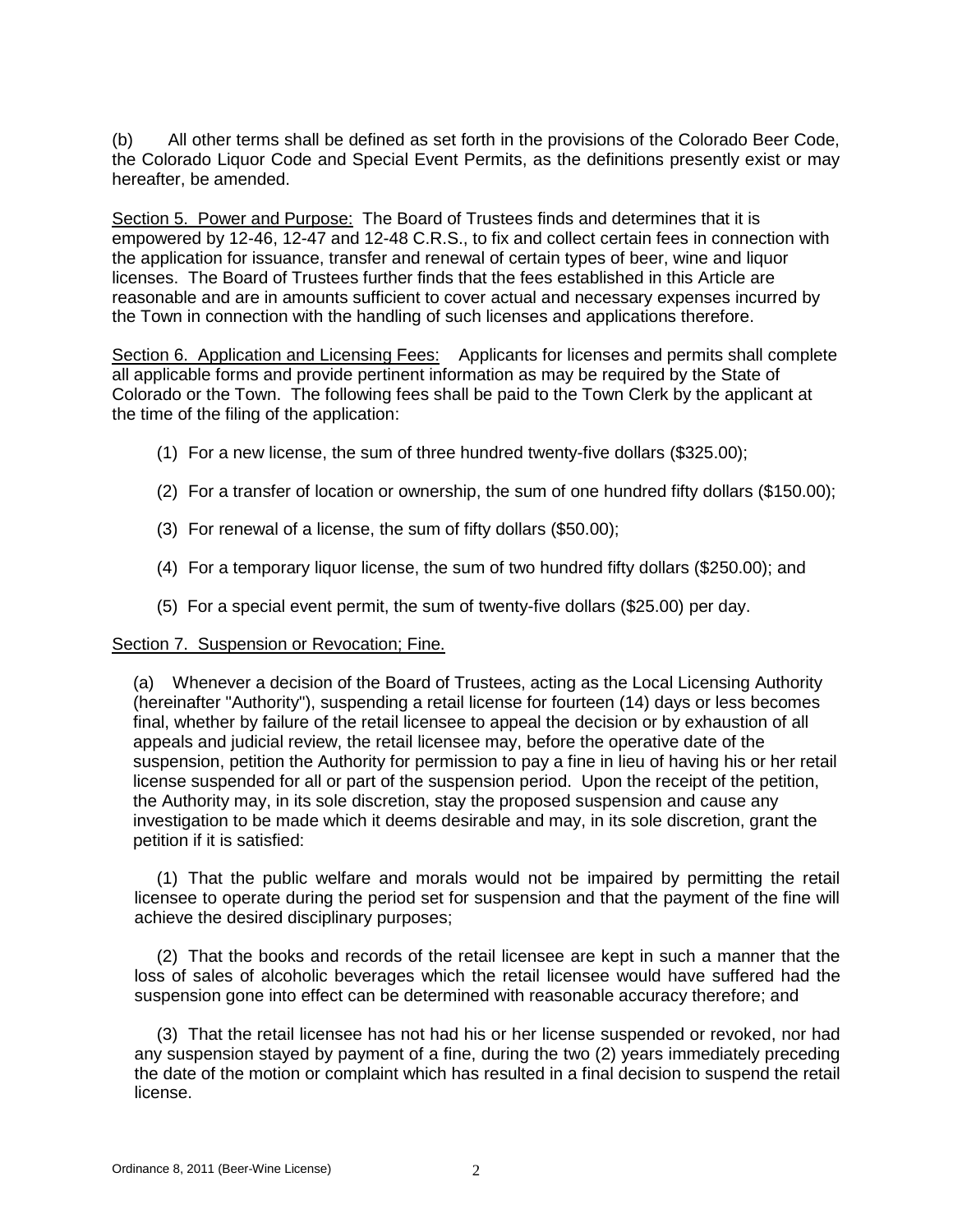(b) The fine accepted shall be equivalent to twenty percent (20%) of the retail licensee's estimated gross revenues from sales of alcoholic beverages during the period of the proposed suspension; except that the fine shall be not less than two hundred dollars (\$200.00) nor more than five thousand dollars (\$5,000.00).

(c) Payment of any fine pursuant to the provisions of this Section shall be in the form of cash, certified check or cashier's check made payable to the Town Clerk and shall be deposited in the general fund of the Town.

(d) Upon payment of the fine pursuant to this Section, the Authority shall enter its further order permanently staying the imposition of the suspension.

(e) In connection with any petition pursuant to this Section, the authority of the Authority is limited to the granting of such stays as are necessary for it to complete its investigation and make its findings and, if it makes such findings, to the granting of an order permanently staying the imposition of the entire suspension or that portion of the suspension not otherwise conditionally stayed.

(f) If the Authority, does not make the findings required in Subsection (a) above and does not order the suspension permanently stayed, the suspension shall go into effect on the operative date finally set by the Authority.

#### Section 8. Special Event Permit:

The Board of Trustees shall be empowered to issue permits which exempt special events, meetings or functions from regulations prohibiting the possession or consumption of alcoholic beverages in public upon application to the Board by the organization holding said event. Said application shall be received and acted upon by the Board of Trustees no less than ten (10) days prior to the date of said event. The permit issued shall designate the specific time and place of the exempted event, the purpose for which the event is being held and the anticipated number of parties in attendance. Nothing in this Section shall be construed as a waiver of the enforcement of any other ordinance of the Town or state statute.

Section 9. Repeal: Upon the effective date of this ordinance, Ordinance 12, Series 1992, is hereby repealed in its entirety. All other ordinances or portions thereof inconsistent or conflicting with this ordinance or any portion hereof are hereby repealed to the extent of such inconsistency or conflict.

Section 10. Severability: If any portion of this ordinance is held to be invalid for any reason, such decisions shall not affect the validity of the remaining portions of this ordinance. The Board of Trustees hereby declares that it would have passed this ordinance and each part hereof irrespective of the fact that any one part be declared invalid.

Section 11. Saving Clause: The repeal or modification of any provision of this ordinance shall not release, extinguish, alter, modify or change in whole or in part any penalty, forfeiture, or liability, either civil or criminal, which shall have been incurred under such provision, and each provision shall be treated and held as still remaining in force for the purpose of sustaining all proper actions, suits, proceedings and prosecutions for the enforcement of the penalty, forfeiture or liability, as well as for the purpose of sustaining any judgment, decree, or order which can or may be rendered, entered, or made in such actions, suits, proceedings or prosecutions.